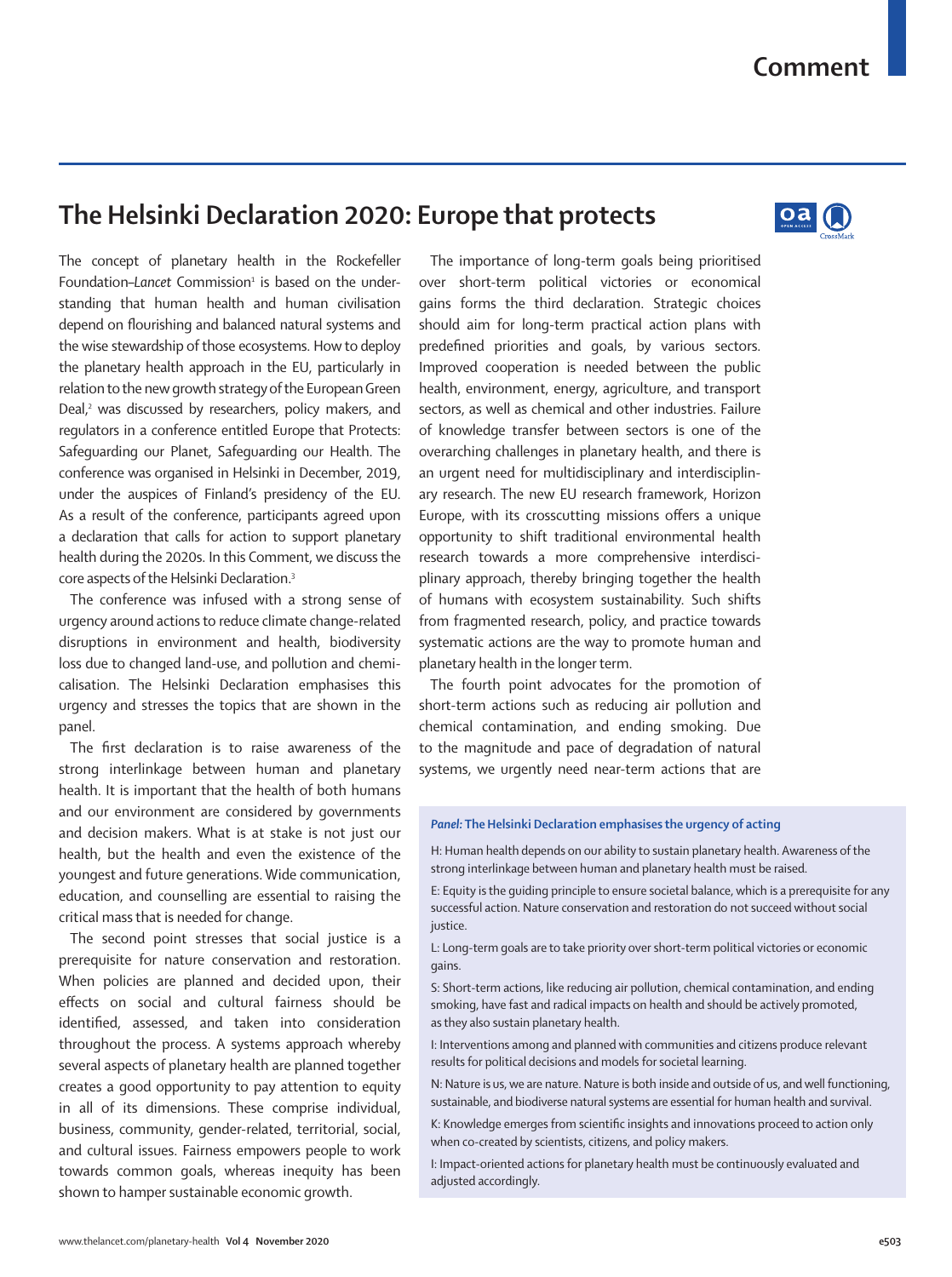based on existing scientific evidence. These actions often have the potential for co-benefits of health improvements, while also reducing the growing health and environmental risks from climate change, pollution, or biodiversity loss. The European Green Deal<sup>2</sup> has the potential to achieve such co-benefits in the near term, if implemented successfully.4 The value of the health benefits of climate change mitigation can offset the costs, such as when abating air pollution by replacing fossil fuels with clean renewable energy across sectors.

In the fifth aim, the focus is on interventions that produce results for political decisions and models for societal learning. City planning needs to be revisited to ensure the successful application of nature-based solutions, such as the availability of walkable and cyclist-friendly areas in cities where about two-thirds of the current population in Europe lives. Longterm and near-term goals for human and planetary health should also take place at the legislative level. Community-based interventions and digital solutions can be essentially speeded up by innovative legislation.

Well functioning, sustainable, and biodiverse natural systems are highlighted in the sixth declaration. During the past decades, the changes of lifestyle, environment, and nature have caused increases in morbidity and in related costs. The epidemic of non-communicable diseases could be stopped by such changes as a healthy diet, declaring the endgame for smoking, supporting physical activities, and ensuring equal access to green areas in all cities.

The seventh declaration emphasis the need for scientific knowledge and innovation as the basis of actions. While existing knowledge should induce urgent near-term actions, more research is needed on several topics. An EU project, Health and Environment Research Agenda, has identified research priorities grouped into the following strategic goals: mitigating and adapting to global change; reducing harmful environmental exposures; promoting healthy living and public health; supporting transformative approaches; and developing critical technologies and tools.<sup>5</sup> Wide networks of stakeholders focusing on these research priorities could produce solutions that are ready to be implemented and scaled up.

Finally, the eight point calls for the evaluation and adjustment of these actions to scale up successes. Actions based on new research knowledge need to be evaluated for the best real-world impacts regarding human and planetary health as well as economics. Courage and open-mindedness are needed to make changes to actions that are found to be ineffective.

The COVID-19 pandemic has dramatically changed the context in which the conference took place and has put the EU at an unprecedented crossroads for future action. As with preventing the spread of COVID-19, it is time to unite individuals, communities, and societies in shared action to support the greater good that is planetary health.

The planetary health approach can inform actions supporting recovery from the COVID-19 pandemic, as it is for the EU Green Deal. There is substantial evidence and knowledge for the EU to initiate a European strategy for planetary health in support of the European Green Deal.<sup>2</sup> This strategy could help to achieve not only the aims of the Green Deal, but also the [Sustainable Development Goals.](https://www.un.org/sustainabledevelopment/sustainable-development-goals/) Such a strategy would also endorse the spirit of the WHO Global Strategy on Health, Environment, and Climate Change<sup>6</sup> and the Health in All Policies approach.<sup>7</sup> The planetary health perspective—which considers the health of human civilisation and the state of natural systems on which it depends—should become a key consideration in all policies.

We declare no competing interests. The conference was organised and supported by the European Commission, Finnish Institute for Health and Welfare, and the Finnish Environment Institute.

Copyright © 2020 The Author(s). Published by Elsevier Ltd. This is an Open Access article under the CC BY-NC-ND 4.0 license.

*\*Jaana I Halonen, Marina Erhola, Eeva Furman, Tari Haahtela, Pekka Jousilahti, Robert Barouki, Åke Bergman, Nils E Billo, Richard Fuller, Andrew Haines, Manolis Kogevinas, Marike Kolossa-Gehring, Kinga Krauze, Timo Lanki, Joana Lobo Vicente, Peter Messerli, Mark Nieuwenhuijsen, Riikka Paloniemi, Annette Peters, Karl-Heinz Posch, Pekka Timonen, Roel Vermeulen, Suvi M Virtanen, Jean Bousquet, \*Josep M Antó* **jaana.halonen@thl.fi; josepm.anto@isglobal.org**

Finnish Institute for Health and Welfare, Helsinki 00270, Finland (IIH, PJ, TL, SMV); Päijät-Häme Hospital District, Lahti, Finland (ME); Finnish Environment Institute, Helsinki, Finland (EF, RP); Skin and Allergy Hospital, Helsinki University Hospital, University of Helsinki, Finland (TH); University of Paris, Inserm UMR S-1124, Paris, France (RB); Department of Environmental Science, Stockholm University, Stockholm, Sweden (AB); School of Science and Technology, Man-Technology-Environment MTM Research Centre, Örebro University, Örebro, Sweden (AB); Global Alliance against Chronic Respiratory Disease Finland, Helsinki, Finland (NEB); Pure Earth, New York, NY, USA (RF); Department of Public Health, Environments and Society, and Department of Population Health, London School of Hygiene & Tropical Medicine, London, UK (AH); ISGlobal, Barcelona, Spain (MK, MN, JMA); Universitat Pompeu Fabra, Barcelona, Spain (MK, MN, JMA); CIBER Epidemiología y Salud Pública CIBERESP,

For more on the **Sustainable Development Goals** see [https://www.un.org/](https://www.un.org/sustainabledevelopment/sustainable-development-goals/) [sustainabledevelopment/](https://www.un.org/sustainabledevelopment/sustainable-development-goals/) [sustainable-development-goals/](https://www.un.org/sustainabledevelopment/sustainable-development-goals/)